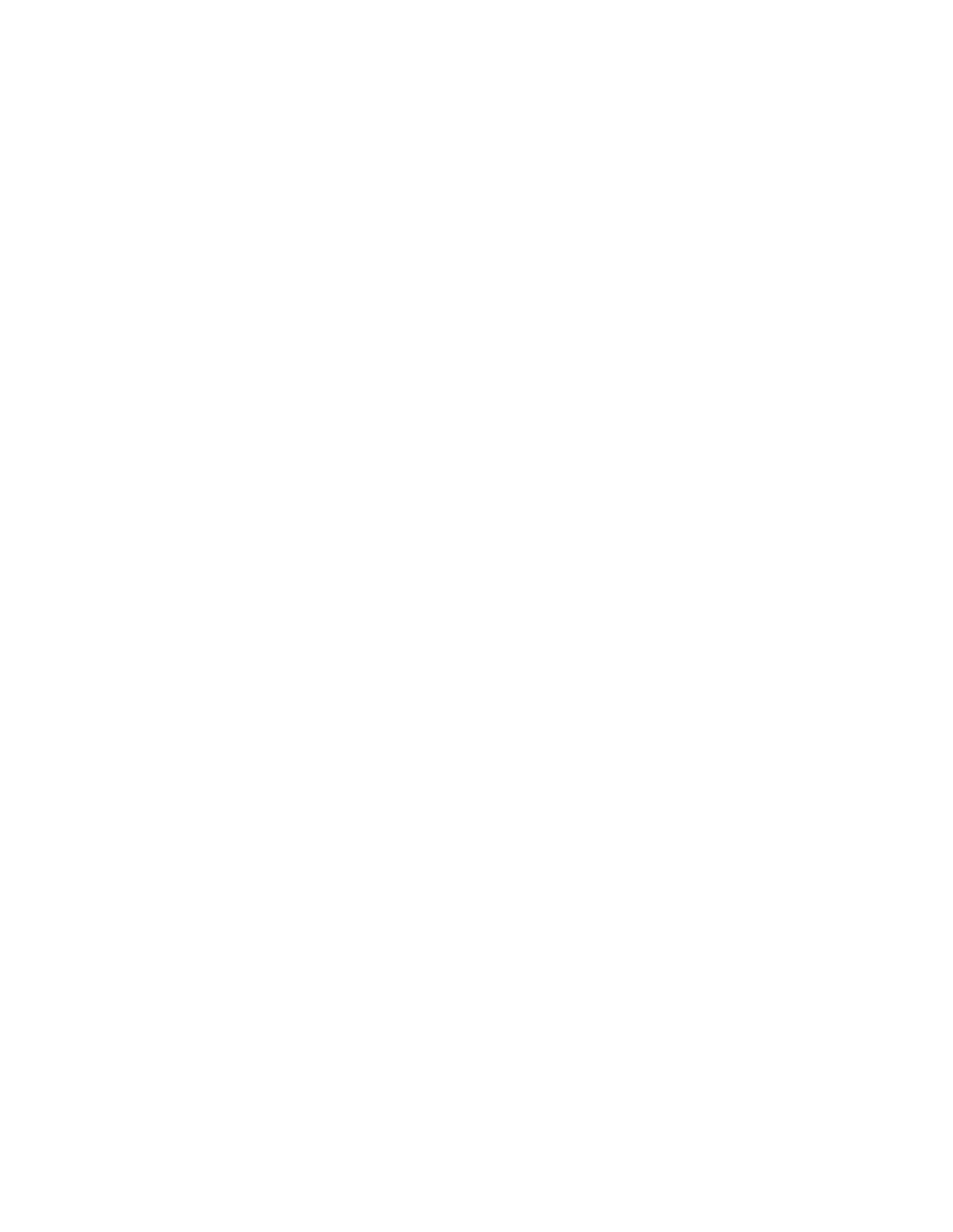

**Figure 1**. PCR reactions were done using primers Exon6\_L1\_R4 and Exon12\_L1\_Exon6\_L4 (Supplementary data Table 3 and PCR conditions in Huang et al. 2006). Upper gel shows amplification of 312 bp band contained in intron 6 of the *Nnt* gene. Bottom gel shows amplification of 546 bp band across the breakpoint deletion between introns 6 and 12.

## **References:**

Brandon, M., Baldi, P. and Wallace, D.C. (2006) Mitochondrial mutations in cancer. Oncogene 25:4647- 4662.

Cohen, G., Farroqui, R., and Kesler, N. (1997) Parkinson disease: a new link between monoamine oxidase and mitochondrial electron flow. Proc. Natl. Acad. Sci. USA 94: 4890-4894.

Cottrell, D.A., Blakely, E.L., Johnson, M.A., Ince, P.G. and Turnbull, D.M. (2001) Mitochondrial enzymedeficient hippocampal neurons and choroidal cells in AD. Neurology 57:260-264.

Freeman, H.C., Hugill, A., Dear N.T., Ashcroft, F.M. and Cox, R.D. (2006) Deletion of Nicotinamide Nucleotide Transhydrogenase A new quantitative trait locus accounting for glucose intolerance in C57BL/6J mice. Diabetes 55:2153-2156.

Freeman, H. and Cox, R.D. (2006) Type-2 diabetes: a cocktail of genetic discovery. Hum. Mol. Genet. 15:R202-R209.

Galas, M.C., Bizat, N., Cuvelier, L., Bantubungi, K., Brouillet, E., Schiffmann, S.N. and Blum, D. (2004) Death of cortical and striatal neurons induced by mitochondrial defect involves differential molecular mechanisms. Neurobiol. Dis. 15: 152-159.